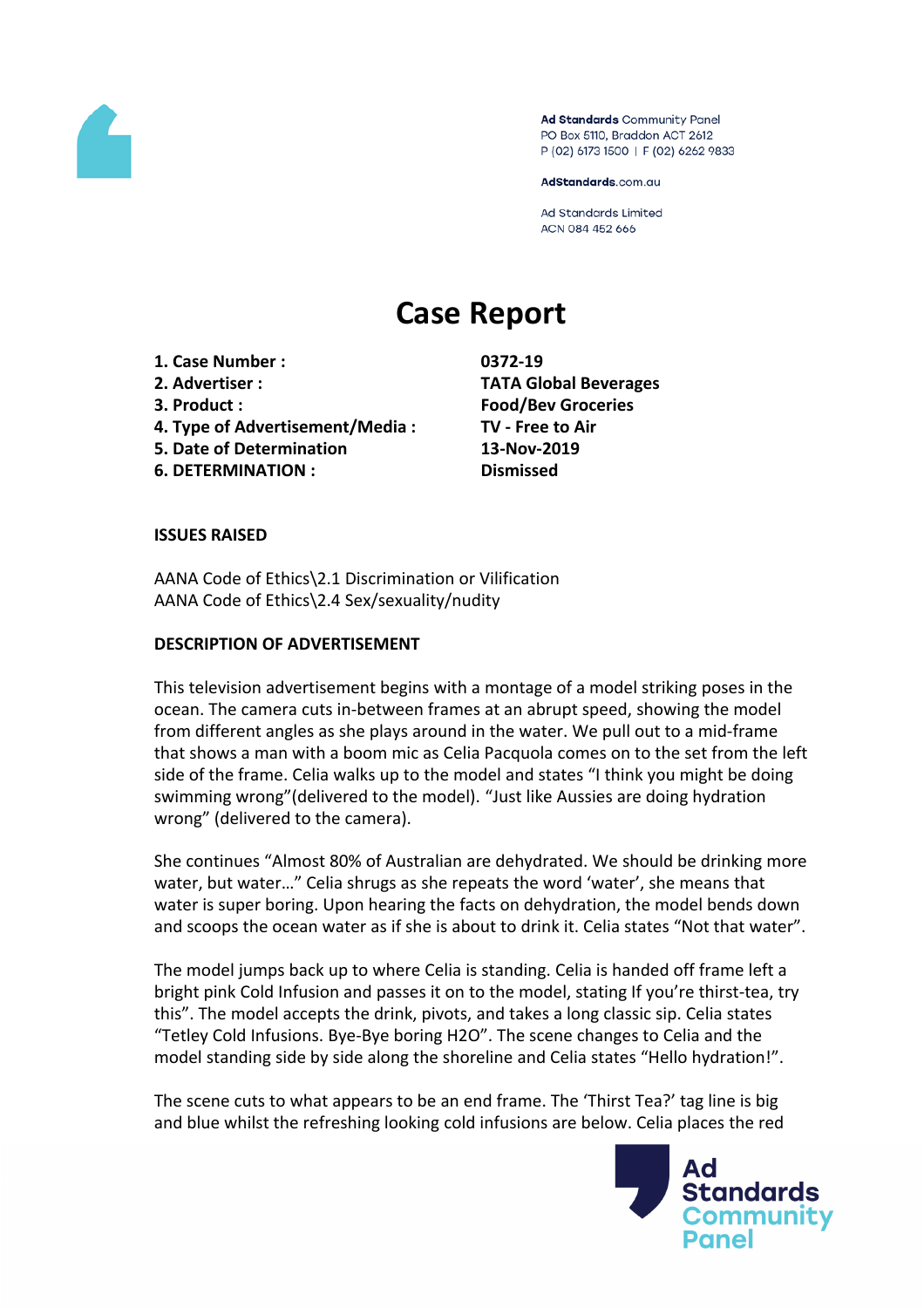

bottle into frame behind the Cold Infusions. The 'Thirst Tea?' tag line flips around to reveal the 'Tetley Since 1837' logo and the 'Cold Infusions' blue badge. The 'Full of Feelgood' badge appears on the bottom left of the frame. Celia states "Available in a range of delicious flavors with no added caffeine or sugar".

The scene cuts to a frame of Celia and the model relaxing on beach-chairs with the Cold Infusion range placed on a table between them. Celia: You're what I look like in my head The Model: Really? Celia: Nah. The model bursts into laughter whilst Celina takes a sip of the Tetley Cold Infusions.

T&C Copy throughout:

Feeling thirsty is a symptom of dehydration. 79% of 1000 respondents surveyed answered 'yes' to feeling thirsty throughout the day. Enjoy as part of a varied and balanced diet.

#### **THE COMPLAINT**

A sample of comments which the complainant/s made regarding this advertisement included the following:

*Both tetley tea ads have a female comedian and a female model. The ad makes me uncomfortable for the female model, because she is treated like she is an absolute idiot. The first ad the female comedian says we need to drink more water, so the model goes to scoop up some sea water. The comedian then says condescending not that water. Make it seem that she is a model so she has to be dumb. I change channels when it comes on TV.*

*Tetley Tea ad - advertising TEA and you have a scantily dressed female in bathers advertising the product!!!*

*The ad is derogatory towards women and their intelligence. The model is made to look like a daft idiot who thinks they can drink ocean water while the comedian (made to seem unattractive) is self deprecating comparing herself to the model. What are we teaching our children with this portraying the idea that all you're worth is your beauty but beautiful people are probably stupid? It also has nothing to do with the tea?! We shouldn't be allowing businesses to insult and objectify women in order to sell their goods.*

## **THE ADVERTISER'S RESPONSE**

Comments which the advertiser made in response to the complainant/s regarding this advertisement include the following: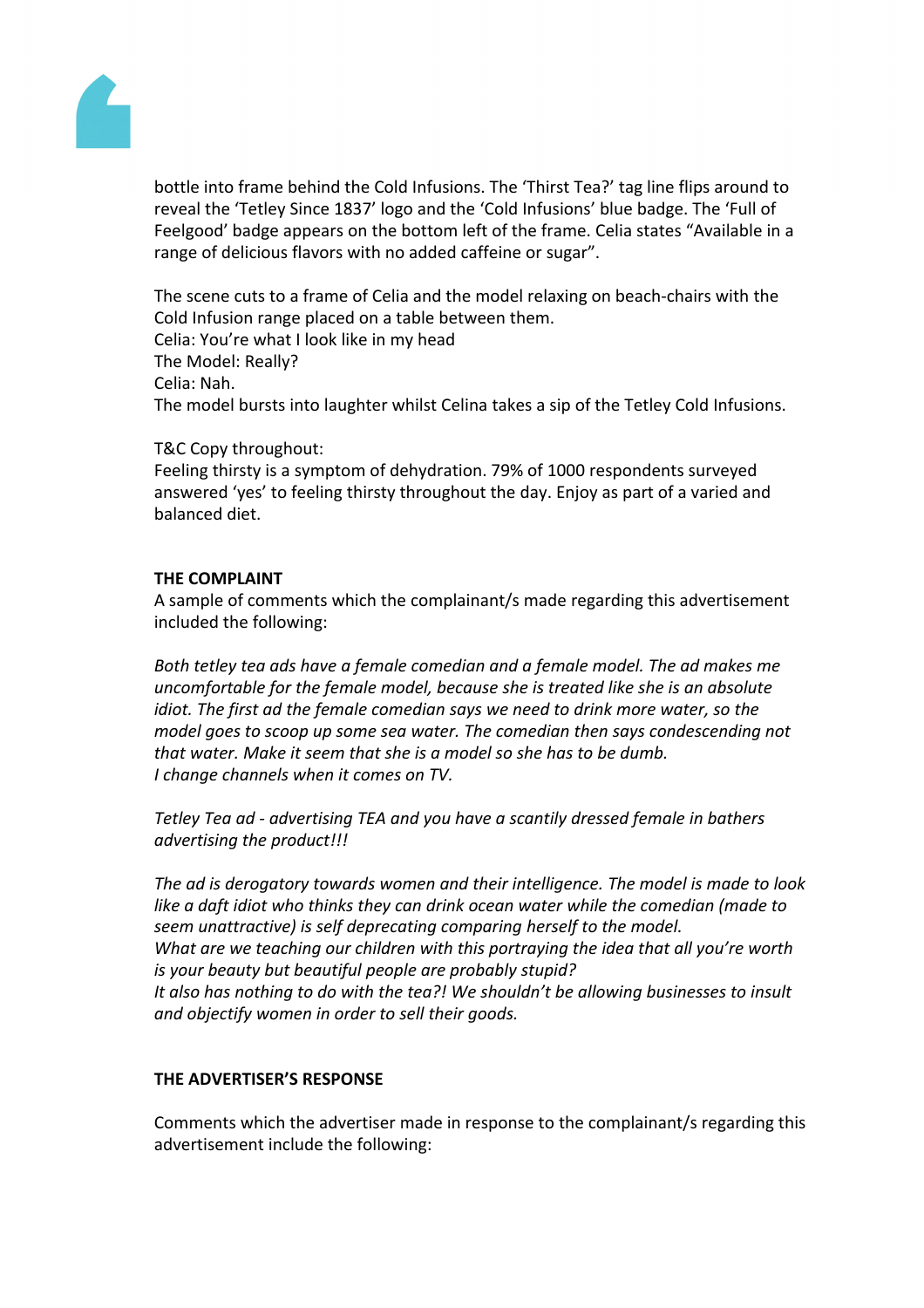

*This is in response to your letter dated 30 October, 2019, regarding a complaint on the recent Tetley Cold Infusions TV advertisement.*

#### *Description of the Ad:*

*This advertisement launches Tetley's new range of Cold Infusions. The commercial starts with a photoshoot of a model/social media influencer being photographed in the sea. This scene is then interrupted by comedian, actress and Tetley brand ambassador, Celia Pacquola, who makes the point that Australians are doing hydration wrong. Based on research showing that almost 80% of Australians are dehydrated, Pacquola explains, with humour, that Australians should be drinking more water, but there is an alternative for consumers who find drinking plain water boring. As the two women interact in the surf and the model tastes the new Tetley product, Celia explains that Tetley's Cold Infusion range means consumers can say 'Bye, bye to boring H20, hello to hydration'. After a close-up product shot, the two women again are shown interacting in a more personal and offscreen way, sharing a spontaneous joke.* 

#### *Comments in response to complaint:*

*As requested, we have responded to all aspects of the AANA Code of Ethics, Section 2. The complaint received relates to 2.1.*

#### *2.1*

*Targeting 25 to 54 years-old women, the TVC draws on the growing trend of social media influencers and models. The vast majority of these influencers are younger women talking to other women, who are paid to upload posts encouraging their followers to drink a range of different 'healthy' drinks. The success of these influencer posts is often due to followers purchasing and consuming this tea in blind faith, simply because an influencer/model/ celebrity has encouraged them to do so.*

*The TVC, which is based on proprietary research that shows almost eight in ten Aussies are dehydrated, has at its heart an educational message, while illustrating there is an alternative to 'boring H2O'. And rather than simply following the direct instructions of an influencer or a social media trend without hesitation and consuming something less beneficial, simply drinking water is the key to hydration and Cold Infusions is a motivator to assist this.*

*The TVC uses humour to engage the audience in our message, poking gentle fun at typical beverage advertising which uses influencers/models to advertise 'health' products. Based on the research, Pacquola says: 'We should be drinking more water. But water!', signalling that water can be boring, tasteless and even unpleasant to drink for some people. The model/influencer then bends down as if to attempt to drink sea water, before Pacquola says 'Not that water'.*

*In creating this humorous moment, we were sure that the vast majority of viewers would recognise the act by the model as ludicrously 'over the top' and therefore simply a funny gag to draw their attention and interest in our message. After all, everyone knows you can't drink salt water. The two actors continuing to interact in a positive*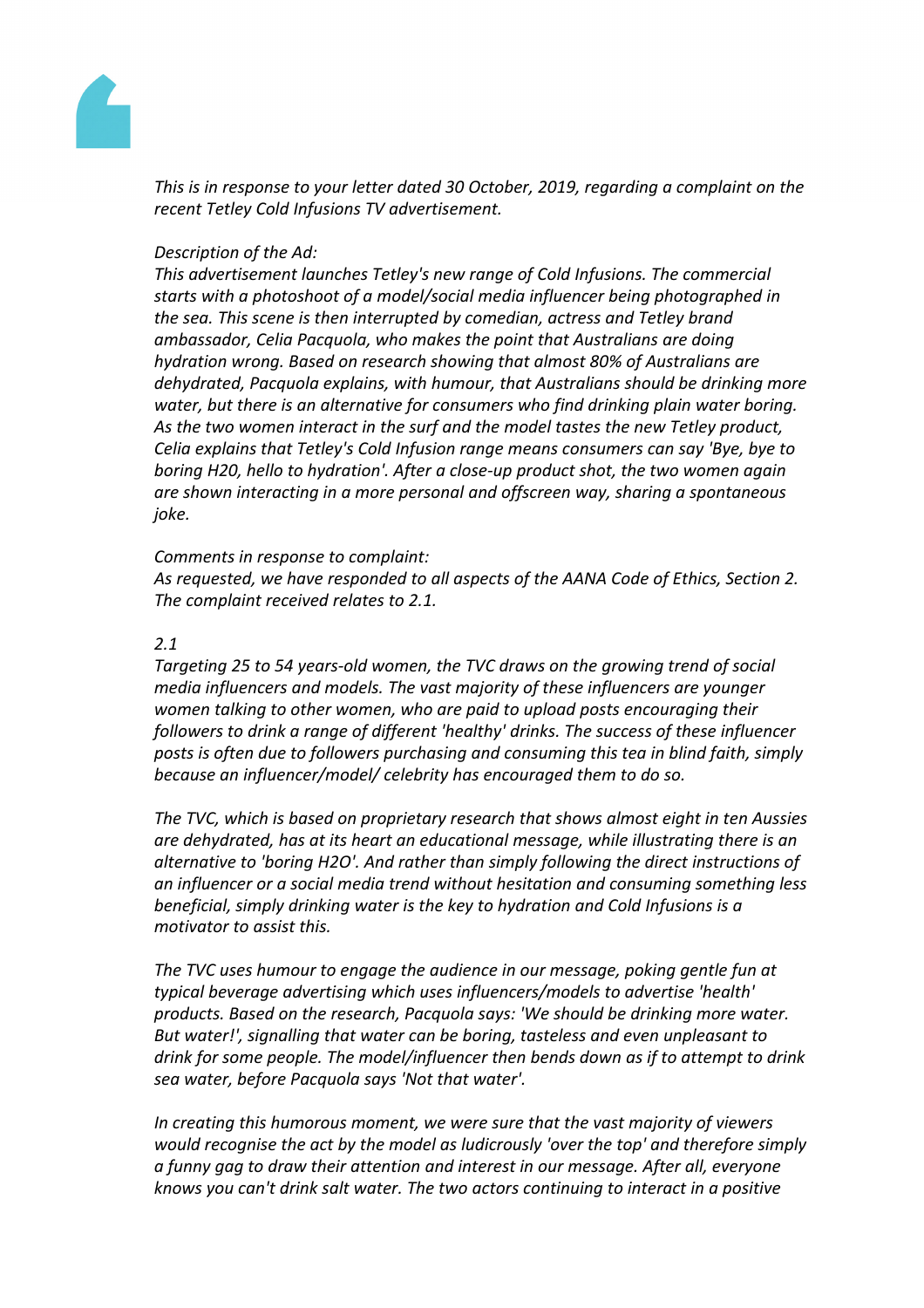

*way, with Celia handing the model a drink and chatting personably with her. And at the very end of the TVC, they share an (unscripted) light-hearted moment together, apparently off camera.*

*We purposely chose as our brand ambassador Celia Pacquola, who is known for a dry, sarcastic and self-deprecating brand of humour. As such, her response to the model regarding the salt water is very much in character. I also want to point out that in the last segment of the TVC, Celia turns that humour on herself, laughing spontaneously and sincerely with the model at the joke she has just made about (not) looking like the model/influencer. So Celia is not singling out the model for vilification.*

*Given both characters are women, and they are clearly enjoying each other's company all the way through the ad, I find it hard to explain further why this does not represent discrimination of gender. While the model represents the majority of beverage ads and Celia, a voice of reason to promote hydration -- the two form a bond during the ad and come to unite in their enjoyment of the Infusions range. They are simply women interacting in a lighthearted way and in fact accepting each other's differences and demographics.*

*As requested, below we have addressed the other parts of Section 2 of the AANA Code of Ethics:*

*2.2 The commercial is not exploitative or degrading.*

## *2.3*

*There is no violence depicted in the TVC.*

## *2.4*

*The TVC takes place ostensibly in a beach/sea environment and the two women featured are dressed appropriately for that environment.*

*As defined by Section 2 of AANA's Consumer Complaints Code of Ethics, 2.4 states that "Advertising or Marketing Communication shall treat sex, sexuality and nudity with sensitivity to the relevant audience.". The TVC is located in a beach setting, and includes both women, a model and a comedian, walking through and around water and sand. A swimsuit is considered to be an acceptable form of attire for a beach setting. As such, they have been dressed in an appropriate manner for these activities, with the model in a black and white, JETs one-piece swimsuit, and the comedian in a pair of denim shorts, at-shirt and an open-buttoned shirt as a top layer. At no point is there nudity or a reference to sex, or sexuality throughout the TVC.*

*The model's swimsuit was carefully selected to not be revealing or inappropriate for any age audience, hence why a one-piece was chosen over a bikini or otherwise. The swimsuit does not show any cleavage, nor is it cut high on the leg we would argue it is at the conservative end of swimsuits typically worn in Australia. The swimsuit itself is*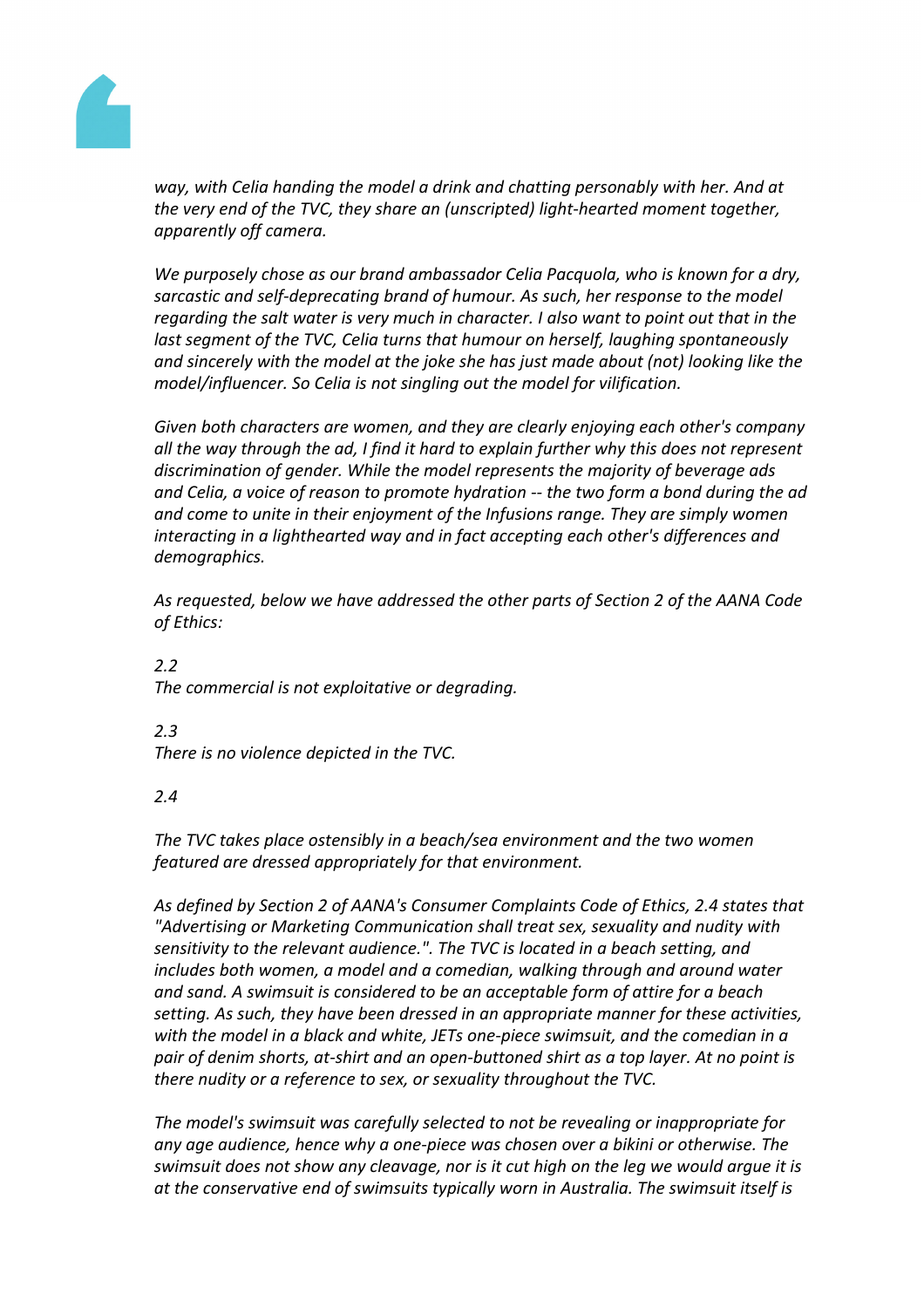

*available from major department stores and is from well-known swimwear brand, Jets. No modifications were made, and at no time during the TVC is it being worn in an inappropriate location or in an inappropriate way.*

*In reference to the comedian, Celia Pacquola, being "made to seem unattractive", this is merely an opinion and should not hold weight as a legitimate complaint about the TVC. In fact, we were at pains to ensure Celia, a well- known personality, looks on the ad like she looks in other shows she appears in. She was also given total choice over everything she wore in the TvC- she personally selected clothing she was comfortable and happy in. Our focus on was ensuring consumers recognised Celia and on sending the message that Tetley wants to keep Australians hydrated with Cold Infusions, not on Celia's outfit.*

## *2.5*

*No strong or obscene language is used in the TVC.*

## *2.6*

*There are no violations of the prevailing community standards for health and safety depicted in the ad.*

#### *2.7*

*The advertisement ran on free to air television during commercial breaks, so is clearly identifiable as a commercial message.*

*I trust the above information is sufficient to reassure the Advertising Standards that the Tetley Cold Infuse advertisement fully meets the AANA Code of Ethics. Please feel free to contact me should you require further clarification.*

#### **THE DETERMINATION**

The Ad Standards Community Panel (the Panel) considered whether this advertisement breaches Section 2 of the AANA Code of Ethics (the Code).

The Panel noted the complainants' concerns that:

- The advertisement suggests that the female model is dumb and treats her like an idiot
- Is derogatory towards women and their intelligence
- Insults and objectifies women in order to sell tea
- Features a scantily dressed female in bathers

The Panel viewed the advertisement and noted the advertiser's response.

The Panel considered whether the advertisement complied with Section 2.1 of the Code which requires that 'advertisements shall not portray or depict material in a way which discriminates against or vilifies a person or section of the community on account of race, ethnicity, nationality, gender, age, sexual preference, religion, disability, mental illness or political belief.'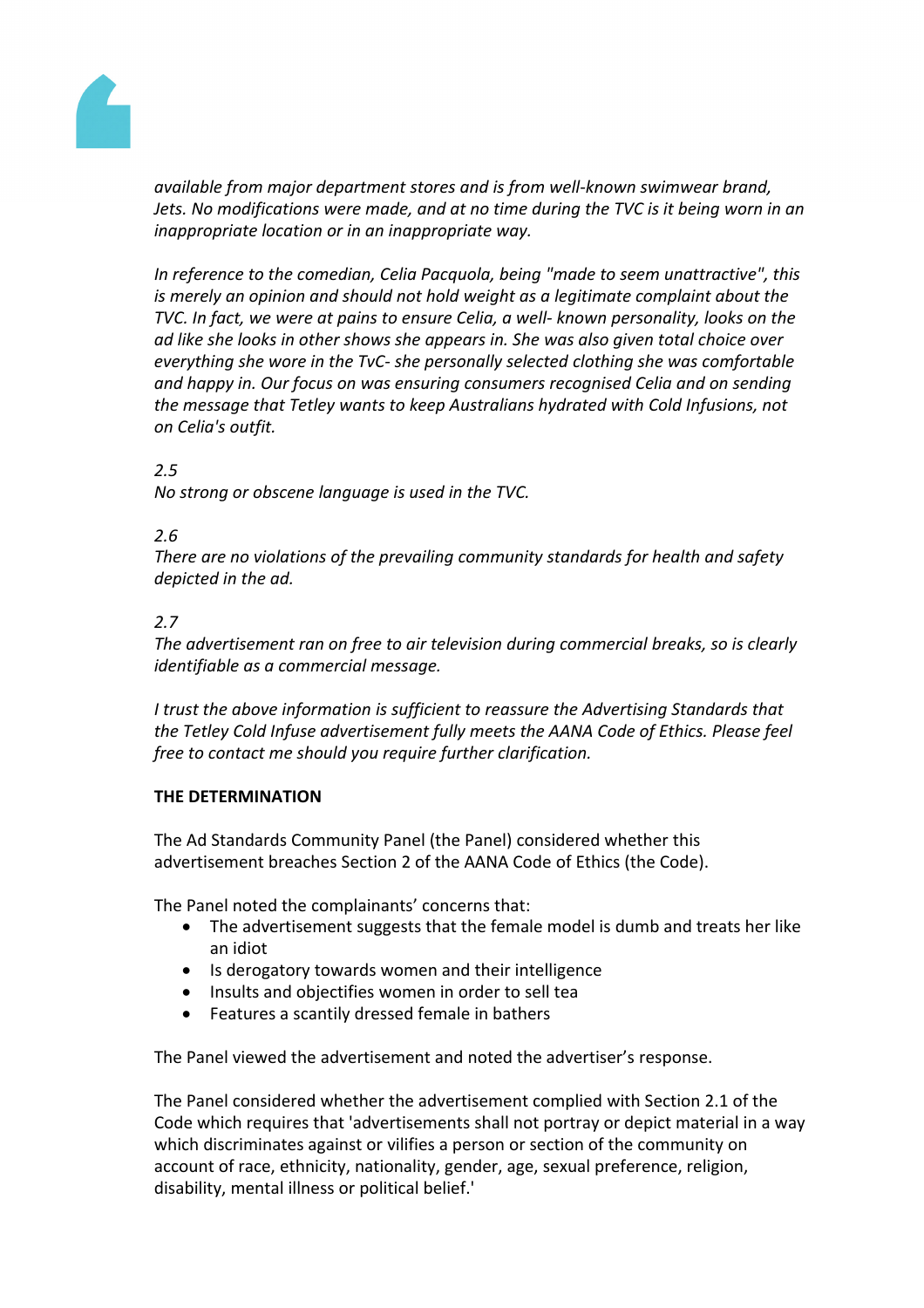

The Panel noted the Practice Note to Section 2.1 provides the following definitions:

"Discrimination – unfair or less favourable treatment.

Vilification – humiliates, intimidates, incites hatred, contempt or ridicule."

The Panel noted the complainant's concern that the advertisement is sexist and depicted the model as dumb.

The Panel noted the advertiser's response that the model is representative of traditional beverage advertising and the humorous interaction between the model and the comedian is intended to show how the advertised product is different from other beverages.

The Panel noted the scene where the model is shown as though about to drink sea water, and considered that this was in the context of the model trying to promote the beverage in an over-the-top and exaggerated manner by trying to physically represent what the comedian was saying. The Panel considered that the model was shown to be professional, engaged and an active part of the advertisement and was not depicted in a way which suggests that she is not intelligent, or that females in general are not intelligent.

The Panel considered that the advertisement did not portray or depict material in a way which discriminates against or vilifies a person or section of the community on account of gender and determined that the advertisement did not breach Section 2.1 of the Code.

The Panel considered whether the advertisement was in breach of Section 2.2 of the Code. Section 2.2 of the Code states: "Advertising or Marketing Communication shall not employ sexual appeal… in a manner which is exploitative or degrading of any individual or group of people."

The Panel noted the AANA Practice Note which provides guidance on the meaning of the terms exploitative and degrading:

Exploitative - (a) taking advantage of the sexual appeal of a person, or group of people, by depicting them as objects or commodities; or (b) focussing on their body parts where this bears no direct relevance to the product or service being advertised. Degrading – lowering in character or quality a person or group of people.

The Panel first considered whether the advertisement used sexual appeal.

The Panel considered that some members of the community would consider the use of women in swimwear to promote a beverage to use sexual appeal.

The Panel then considered whether the advertisement used sexual appeal in a manner that was exploitative of an individual or group of people.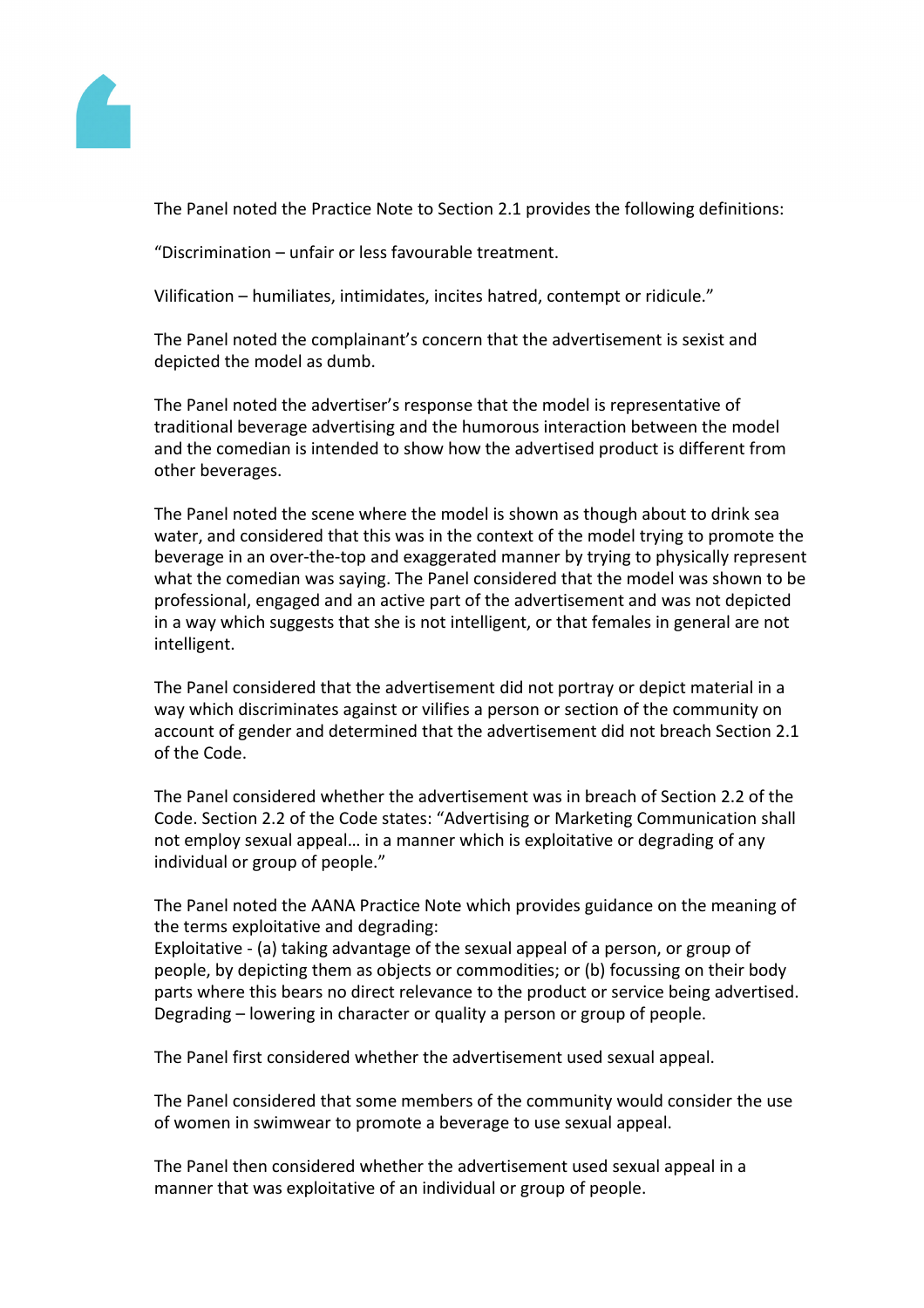

The Panel considered that both women in the advertisement were wearing swimwear appropriate to the context and there was no focus on the women's body parts. The Panel considered that the women were portrayed as active and engaged in promoting the product and they were not depicted as objects or commodities.

The Panel considered that the advertisement did not use sexual appeal in a manner which was exploitative of the women.

The Panel then considered whether the advertisement used sexual appeal in a manner that was degrading of an individual or group of people.

The Panel considered that both women were portrayed as professional and engaged in promoting the product and were not portrayed in a way which lowered them in character or quality.

The Panel considered that the depiction of the model did not use sexual appeal in a manner that was degrading of the model.

The Panel determined that the advertisement did not employ sexual appeal in an exploitative or degrading manner and therefore did not breach Section 2.2 of the Code.

The Panel considered whether the advertisement was in breach of Section 2.4 of the Code. Section 2.4 of the Code states: "Advertising or Marketing Communications shall treat sex, sexuality and nudity with sensitivity to the relevant audience".

The Panel noted that this television advertisement had been given a W rating by ClearAds meaning that the advertisement "may be broadcast at any time except during P and C programs or adjacent to P or C periods. Exercise care when placing in G programs principally directed to children".

The Panel considered whether the advertisement contained sex, sexuality or nudity.

The Panel considered whether the advertisement contained sex. The Panel noted the dictionary definition of sex most relevant to this section of the Code of Ethics is 'sexual intercourse; sexually stimulating or suggestive behaviour.' (Macquarie Dictionary 2006).

The Panel considered that the advertisement did not contain sexually stimulating or suggestive behaviour and did not contain sex.

The Panel considered whether the advertisement depicted sexuality.

The Panel noted the definition of sexuality includes 'sexual character, the physical fact of being either male or female; the state or fact of being heterosexual, homosexual or bisexual; sexual preference or orientation; one's capacity to experience and express